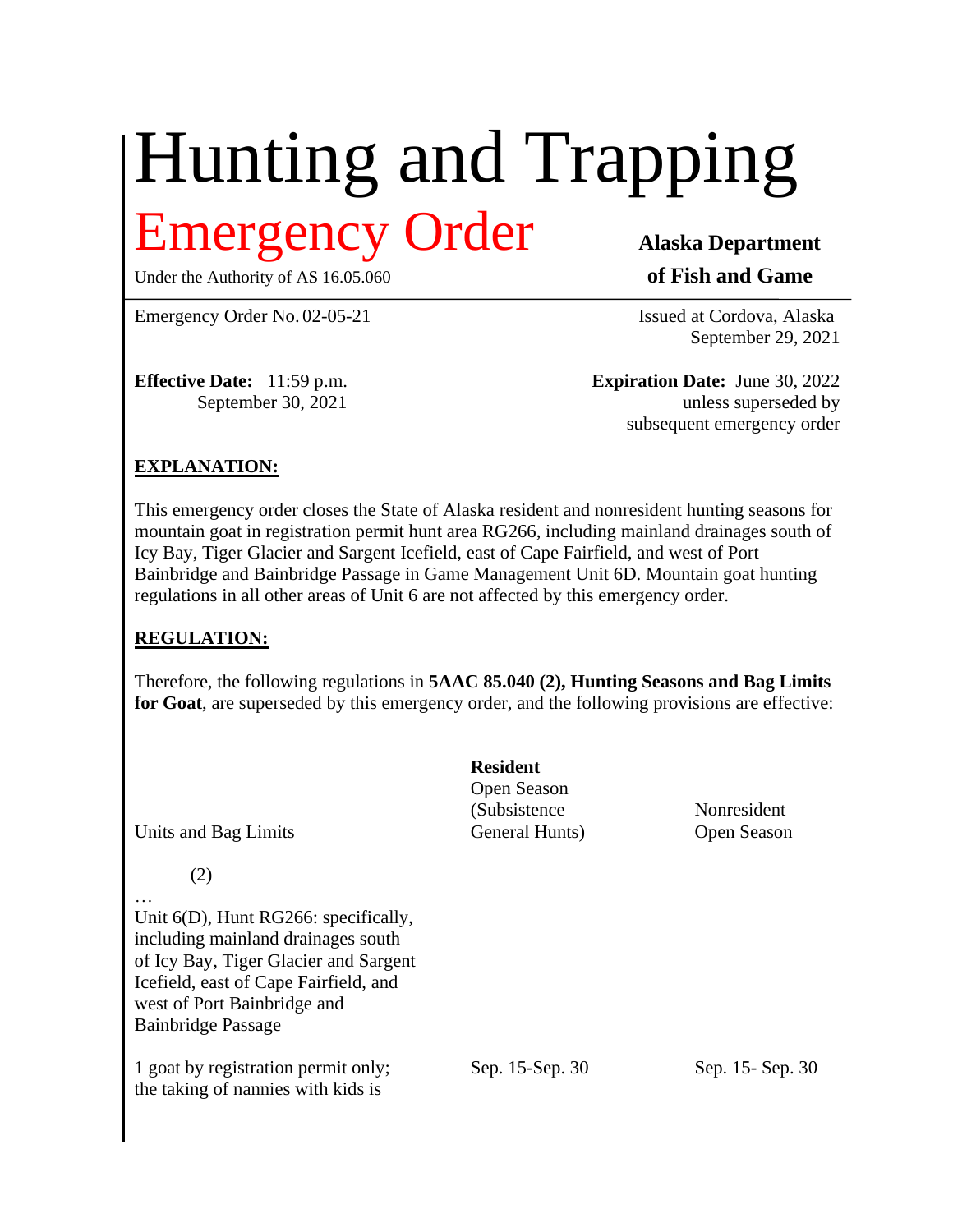prohibited

…

All other mountain goat hunting regulations in Unit 6 are not affected by this emergency order.

> Doug Vincent-Lang Commissioner

By delegation to: Charlotto Westing

Charlotte Westing Area Wildlife Biologist

## **JUSTIFICATION:**

The last aerial survey resulted in a minimum count of 291 goats within mountain goat hunt area RG266. The department set the maximum allowable harvest at 10 goat points. Each billy counts as one goat point, each nanny counts as two goat points, and an unrecoverable goat counts as 1.5 goat points. The current harvest is two billies, and three nannies, totaling 8 goat points with additional hunters remaining in the field. Harvest that exceeds objectives could lead to reduced future hunting opportunity.

### **DISTRIBUTION:**

This emergency order is distributed to the recipients listed below. Copies are available from Department of Fish and Game offices in Anchorage, Juneau, Cordova and Fairbanks.

- 1. Lieutenant Governor's Office
- 2. Assistant Attorney General (Board of Game Liaison)
- 3. Commissioner, Department of Fish and Game
- 4. Division of Wildlife Conservation
	- **Director** Deputy Director Assistant Director Regional Supervisors Region II Area Biologists Regulatory Coordinator, Information Management
- 5. Division of Boards **Director** Board of Game
- 6. Division of Subsistence, Anchorage Regional Supervisor
- 7. Public Communications, ADF&G, Juneau, Anchorage
- 8. Department of Public Safety, Fish & Wildlife Protection **Director**

B Detachment Commander, Palmer Field Offices: Cordova, Valdez, Yakutat